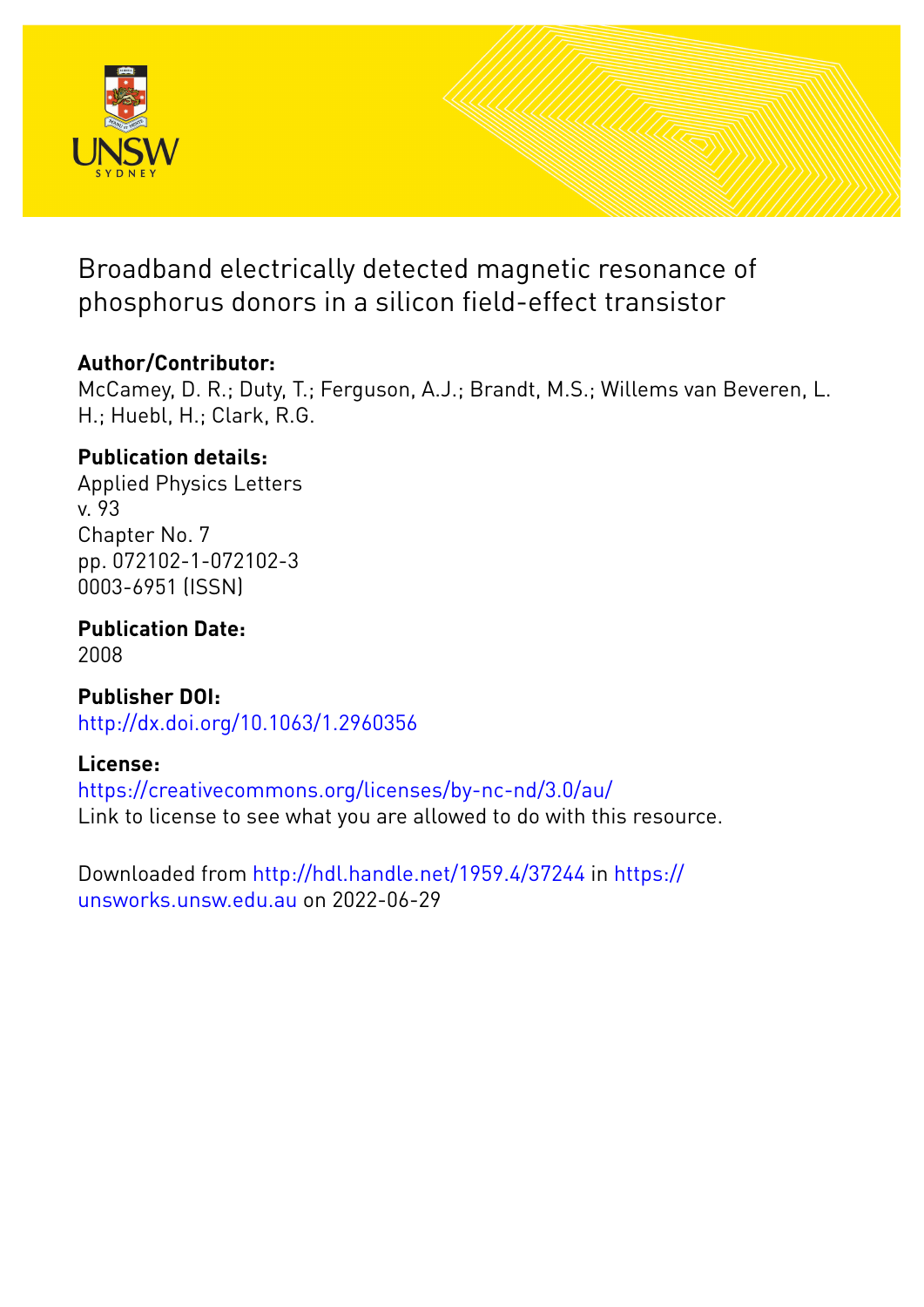## **[Broadband electrically detected magnetic resonance of phosphorus donors](http://dx.doi.org/10.1063/1.2960356) [in a silicon field-effect transistor](http://dx.doi.org/10.1063/1.2960356)**

L. H. Willems van Beveren,<sup>1[,a](#page-1-0))</sup> H. Huebl,<sup>1</sup> D. R. McCamey,<sup>1[,b](#page-1-1))</sup> T. Duty,<sup>1[,c](#page-1-2))</sup> A. J. Ferguson,<sup>1[,d](#page-1-3))</sup> R. G. Clark, $<sup>1</sup>$  and M. S. Brandt<sup>2</sup></sup>

1 *Australian Research Council Centre of Excellence for Quantum Computer Technology, The University of New South Wales, Sydney 2052, Australia* 2 *Walter Schottky Institut, Technische Universität München, Am Coulombwall 3, D-85748 Garching, Germany*

Received 29 May 2008; accepted 28 June 2008; published online 19 August 2008-

We report electrically detected magnetic resonance of phosphorus donors in a silicon field-effect transistor. An on-chip transmission line is used to generate the oscillating magnetic field allowing broadband operation. At millikelvin temperatures, continuous wave spectra were obtained up to 40 GHz, using both magnetic field and microwave frequency modulation. The spectra reveal the hyperfine-split electron spin resonances characteristic for Si:P and a central feature which displays the fingerprint of spin-spin scattering in the two-dimensional electron gas. © *2008 American Institute of Physics*. DOI: [10.1063/1.2960356](http://dx.doi.org/10.1063/1.2960356)

In a semiconductor, conduction-band electrons and neutral, paramagnetic impurities have a spin-dependent scattering cross section as demonstrated in silicon metal-oxidesemiconductor field-effect transistors (MOSFETs) by Ghosh and Silsbee.<sup>1</sup> A resonant change of the source-drain current was observed at liquid-helium temperatures originating from the excitation of the electronic spin system. The electrically detected magnetic resonance (EDMR) spectra showed electron spin resonance (ESR) features with a hyperfine (HF) splitting of 4.2 mT and a central feature at  $g = 2.000 \pm 0.001$  which was at least partially attributed to conduction electrons. More recently, EDMR of neutral antimony donors was reported in an accumulation-mode fieldeffect transistor.<sup>2</sup> Here, for a cavity frequency of  $9.6$  GHz and a temperature of 5 K, the sixfold HF splitting of the <sup>121</sup>Sb donors was observed, together with a gate voltagedependent feature at *g*= 1.9998, associated with the spin resonance of the two-dimensional electron gas  $(2DEG)$ .<sup>[3,](#page-3-2)[4](#page-3-3)</sup>

In this letter, we report EDMR spectroscopy in P-doped silicon MOSFETs at millikelvin temperatures. A shortcircuited nonresonant coplanar stripline<sup>5</sup> (CPS) was used to generate the on-chip ESR field and act simultaneously as the gate electrode. In contrast to previously reported resonatorbased EDMR experiments, this allows broadband operation. Apart from the two Si:P HF lines, we observe a third line centrally positioned between the two P resonances, which we also attribute to the spin-dependent response of the 2DEG.

The MOSFETs were fabricated photolithographically on bulk-doped silicon (100) with natural isotope composition. The room temperature resistivity of the substrates was  $0.1 \Omega$  cm, corresponding to a doping concentration of  $[P]= 8 \times 10^{16} / \text{cm}^3$ . First, a field oxide was grown to mask the P diffusion that defines the source and drain contacts (cf.

Fig. [1](#page-1-4)). Second, after local etch back of the field oxide, a high quality gate oxide was grown by ultra-dry oxidation. Finally, a 250 nm thick aluminum film was deposited to form the MOSFET gate and CPS. The channel area between the ohmic contacts is  $5.0 \times 2.5 \ \mu m^2$  and contains  $\sim 10^4$  P atoms assuming the accumulation layer extends to a depth of 10 nm below the  $Si/SiO<sub>2</sub>$  interface.<sup>6</sup>

The MOSFET was turned on by lowering both the source and drain potentials with respect to the gate. The effective gate voltage  $V_G$  is defined as the potential difference between the gate and the drain contact. While the induced accumulation layer carries an electrical current from source to drain, a microwave (MW) signal is applied to the CPS. The resulting oscillating magnetic field  $B_1$  is oriented perpendicular to the static magnetic field  $B_0$  which is generated by a superconducting magnet located in the dewar of a dilution refrigerator. To obtain the EDMR spectra,  $B_0$  was changed in steps of 0.05 mT. To detect the change in the current, a current-to-voltage converter and bandpass filters were employed, in combination with a lock-in amplifier. Either magnetic field modulation (with a peak-to-peak modulation amplitude of  $\sim 0.05$  mT) or MW frequency modulation (FM) (peak-to-peak modulation depth of 6 MHz) was used for phase-sensitive detection. A smaller superconducting magnet placed directly beneath the sample was used for

<span id="page-1-4"></span>

FIG. 1. (Color online) Scanning electron micrograph of the MOSFET. Indicated are the n<sup>+</sup> source-drain contacts, the thin oxide window and the aluminum gate. The shorted CPS provides an antinode in the current and therefore a maximum magnetic field.

### **93**, 072102-1 © 2008 American Institute of Physics

**Downloaded 25 Sep 2008 to 129.94.141.184. Redistribution subject to AIP license or copyright; see http://apl.aip.org/apl/copyright.jsp**

<span id="page-1-2"></span><span id="page-1-1"></span><span id="page-1-0"></span>a)Electronic mail: l.h.willemsvanbeveren@unsw.edu.au.

<span id="page-1-3"></span>b)Present address: Department of Physics, University of Utah, 115 S 1400 E, Suite 201, Salt Lake City, Utah 84112-0830, USA.

c)Present address: School of Physical Sciences, The University of Queensland, St. Lucia 4072, Australia.

d)Present address: Cavendish Laboratory, JJ Thomson Avenue, Cambridge CB3 0HE, United Kingdom.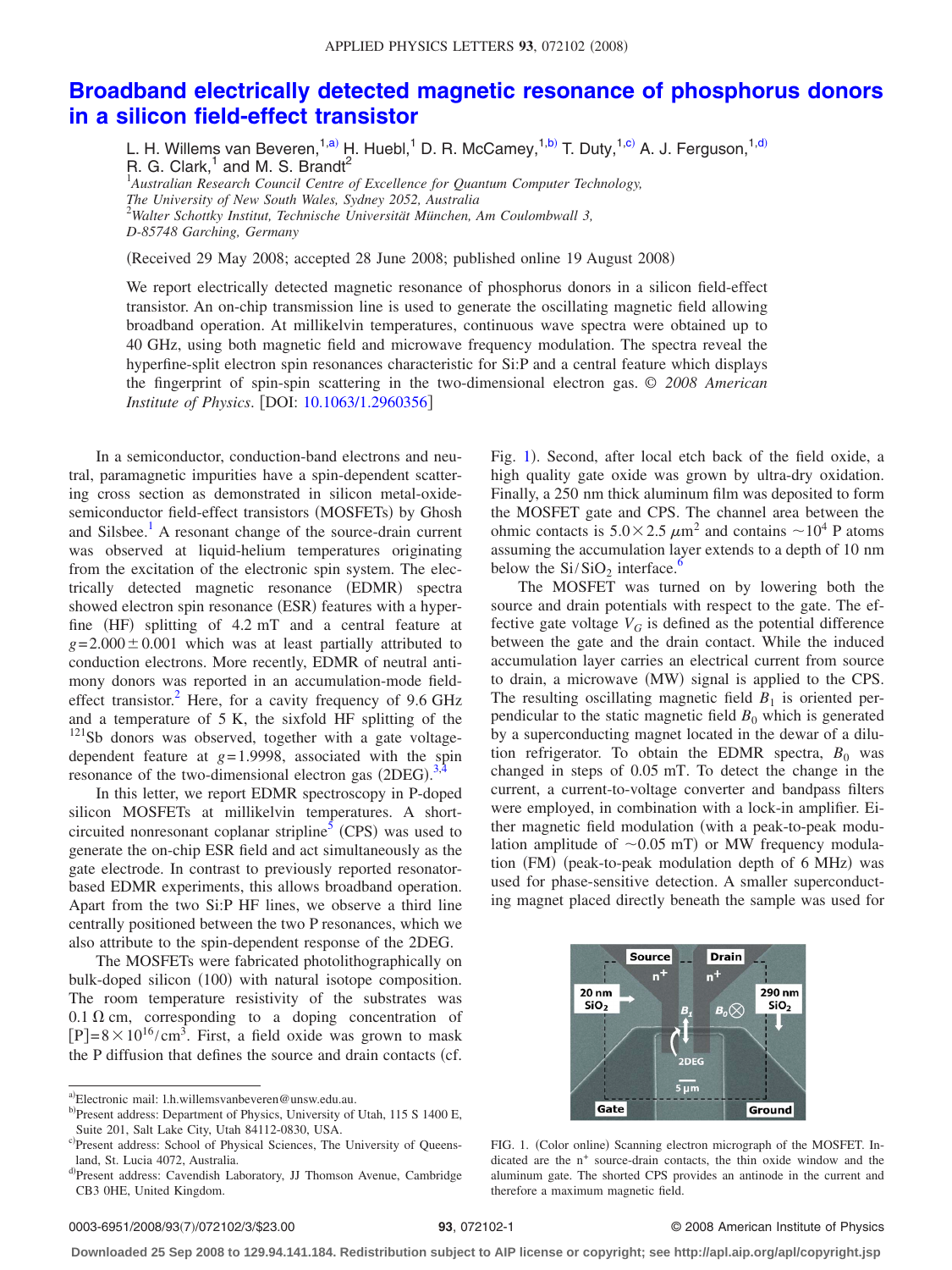<span id="page-2-0"></span>

FIG. 2. (Color online) (a) EDMR spectrum (4 sweeps) obtained by magnetic field modulation at  $f = 40$  GHz using  $P = 100$  mW. The MOSFET was operated at  $V_G$ =150 mV and  $V_{SD}$ =100 mV, resulting in  $I_{SD}$ =160.14 nA. (b) EDMR spectrum (16 sweeps) obtained by FM using  $P = 10$  mW. For  $V_G$  $= 144$  mV and  $V_{SD} = 100$  mV, the resulting average current was  $I_{SD}$  $= 19.76$  nA. (c) Magnetic field dependence of  $I_{SD}$  (DC), measured simultaneously with the frequency modulation spectrum in (b).

magnetic field modulation. The MW power applied at the source was typically  $P = 10 - 100$  mW for frequencies in the range of  $f = 20 - 40$  GHz. The MOSFET was characterized at liquid-helium temperatures, where the substrate conductivity is negligible. The current flow through the MOSFET was found to be strongly enhanced by the MW signal. The MOSFET was operated in the linear regime where the 2DEG density is uniform throughout the channel and linearly proportional to the gate voltage.

The EDMR spectra at  $f=40$  GHz obtained by magnetic field modulation (BM) and MW FM are shown in Figs.  $2(a)$  $2(a)$ and  $2(b)$  $2(b)$ , respectively. Both spectra were obtained at a modulation frequency  $f_{mod} = 13$  Hz. Here, the resonant current change  $\Delta I_{SD}$  detected by the lock-in amplifier is normalized to the average source-drain current  $I_{SD}$ , which is measured simultaneously. Under these conditions, the temperature of the mixing chamber was  $T_{mc}$ = 200 mK. The EDMR spectra obtained by BM and FM have identical line shapes, but the FM spectrum has a reduced noise floor which can be understood by the larger number of averages and the higher modulation depth for FM, corresponding to  $\sim 0.2$  mT in terms of magnetic field modulation amplitude. The EDMR signal amplitude in Fig.  $2(b)$  $2(b)$  is larger compared to Fig.  $2(a)$  even though a smaller MW power was used. This can be explained by the *I<sub>SD</sub>* dependence of the EDMR signal amplitude, see Fig. [4.](#page-3-6) The FM spectrum is shifted 0.55 mT with respect to the BM spectrum. This shift is attributed to long term drifts in the magnetic field.

Both spectra contain three resonances, where the resonances at  $B_0 = 1.4287$  and  $B_0 = 1.4329$  T (BM) correspond to the signature of isolated P donors in silicon with a characteristic HF splitting of 4.2 mT. The center of gravity of the HF lines lies at  $B_0 = 1.4308$  T, corresponding to a *g*-factor of  $g_P = 1.9974$  (1.9982 for FM). The central resonance at  $B_0 = 1.430 65$  T corresponds to a *g*-factor of  $g_c = 1.9976$ 

<span id="page-2-1"></span>

FIG. 3. (Color online) (a) Resonance fields of the central line as a function of MW frequency. (b) Residual data plot.

(1.998 47 for FM) and is attributed to the spin-dependent electron-electron signal of the 2DEG as discussed later in this paper. The observed line shape of the P donors, a nonderivative Lorentzian, is unexpected for magnetic field or frequency modulated ESR in slow adiabatic passage. Line shapes similar to these have been seen in conventional ESR under fast adiabatic passage conditions, where the modulation period and sweep time is significantly shorter than the spin relaxation time  $T_1$ <sup>[7,](#page-3-7)[8](#page-3-8)</sup>. This could also be the case here because P electron spins have long relaxation times at liquidhelium temperatures.

In contrast, the central resonance displays a bimodal or first-derivative line shape. Although the spin relaxation of a 2DEG has only be studied at liquid-helium temperatures and for transfer-doped samples, $3,10$  $3,10$  the values of several microseconds observed there suggest a much faster relaxation compared to that in a dilute system of donors.<sup>11</sup> The linewidth of the HF resonances is  $\sim 0.5$  mT, and the peak-topeak width of the central resonance is 0.55 mT, both independent of MW frequency. None of the resonances are power broadened in the regime investigated here. The HF resonances are most likely broadened by the superhyperfine interaction with the nonzero  $^{29}$ Si nuclear spins in the crystal.<sup>12</sup>

Figure  $2(c)$  $2(c)$  shows  $I_{SD}$  (DC) while sweeping through the resonances. A decrease was observed which is most pronounced at the central resonance. This indicates that saturation of the electron spin transitions of the 2DEG enhances the resistivity of the MOSFET channel as seen by the conduction-band electrons.

The CPS allows EDMR spectroscopy in the frequency range  $f = 20 - 40$  GHz, as shown in Fig.  $3(a)$  $3(a)$ . The corresponding spectra were taken with FM at  $f_{mod}=10.123$  kHz. Plotting the resonance fields as a function of MW frequency allows an accurate determination of the *g*-factor, even in the presence of an offset magnetic field, by linearly fitting the data according to  $hf = g\mu_B B_0$ . Figure [3](#page-2-1)(b) depicts the residual plot of the data points using the linear fit of Fig.  $3(a)$  $3(a)$ . For the central resonance we find  $g_c = 1.999 \text{ }01 \pm 0.000 \text{ }39$ . For a donor impurity band, a *g*-factor of 1.998 75 has been reported, while electrons in the conduction band of bulk silicon have a *g*-factor of 1.9995,<sup>13</sup> which increases to  $g=2.0000$  in  $2DEGs.<sup>3,4</sup>$  $2DEGs.<sup>3,4</sup>$  $2DEGs.<sup>3,4</sup>$  Probably due to the limited mobility of the  $2DEG$ , the resonance observed here is considerably broader than those reported for bulk<sup>13</sup> or transfer-doped 2DEGs,  $3,4$  $3,4$  but it is

**Downloaded 25 Sep 2008 to 129.94.141.184. Redistribution subject to AIP license or copyright; see http://apl.aip.org/apl/copyright.jsp**